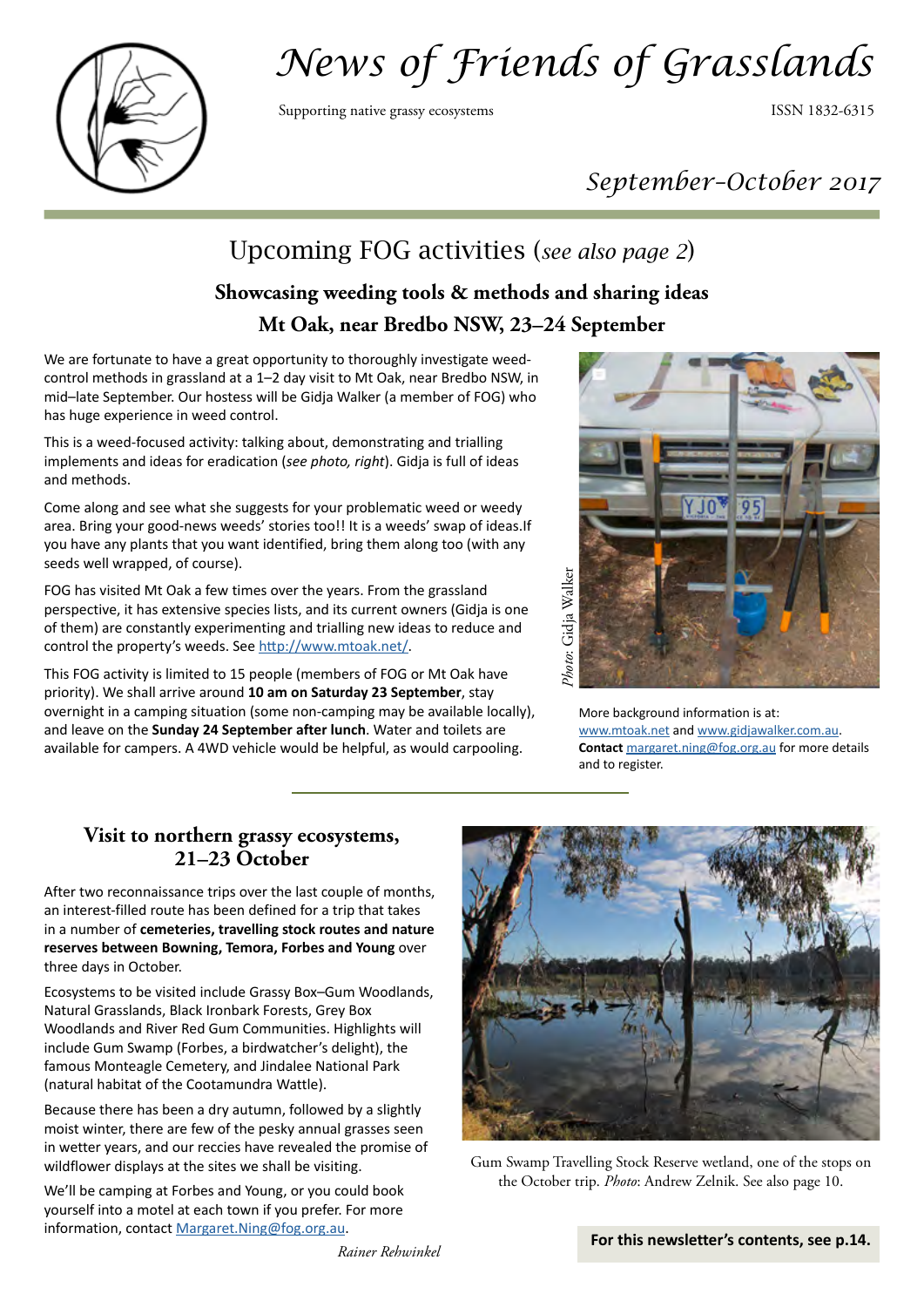# *Activities continued*: Workparties and monitoring

# **Stirling Park – August workparty Sunday 27 August, 9 am – 12.30 pm**

In this our first burst of activity for spring, we shall continue cutting and daubing in the broad hillside area from Lotus Bay up to Forster Crescent. There will be a chain saw in operation and we also need to straighten up quite a few tree guards and there is always rubbish to collect.

Meet at the car parking area on the inland side of Alexandrina Drive opposite Lotus Bay (near the eastern intersection of Alexandrina Drive and Mariner Place). Look for the Friends of Grasslands sandwich board sign on the roadside. There is plenty of room to park.

Please wear really old gardening clothes, solid footwear, bring sun protection, eye protection, a hat and drinking water. Expect a high quality morning tea. And please advise [pmcghie@optusnet.com.au](mailto:pmcghie@optusnet.com.au) (mobile: 0411 126 719) if you intend to come along so that he can plan catering and have the correct the number of tools.

# **Stirling Park – September workparty Sunday 24 September, 9 am – 12.30 pm**

The September workparty will focus on planting and weed control. For details nearer the time, see the FOG September *ebulletin* and/or direct email. Please contact Peter McGhie or Jamie Pittock to tell them you will be there. [jamie.pittock@fog.org.au](mailto:jamie.pittock@fog.org.au); mobile: 0407 265 131 [pmcghie@optusnet.com.au](mailto:pmcghie@optusnet.com.au); mobile: 0411 126 719

# **Yarramundi Grassland Sunday 24 September – maybe!**

Our expected workparty on 24 September at Yarramundi Grassland (behind the Aboriginal and Torres Strait Islander Cultural Centre, 245 Lady Denman Drive, ACT) may or may not go ahead, depending on the status of work the National Capital Authority has planned there around that time. If you would be available for a FOG workparty, please contact John Fitz Gerald near that time to find out if it will go ahead. [john.fitzgerald@fog.org.au](mailto:john.fitzgerald@fog.org.au).

# **Call for helpers to promote care for biodiversity**

You will be welcome to help promote the work that FOG and other landcare-focused groups do in reducing weeds and supporting biodiversity, by joining the rosters for these two upcoming activities.

**Joint Parkcare Display** @ Jamison Plaza, Macquarie, ACT, during **8–10 September,** *and*

**Weed Swap** @ Corkhill's yard, off Mugga Lane, Phillip, and @ Canberra Sand and Gravel's yard at Parkwood, **on Saturday 4 and Sunday 5 November.** 

### **Hall Cemetery woodland – October Saturday 7 October, 9 – 11 am**

At this spring work morning we shall return to the control of emerging weeds, especially thistles, and of selected patches of exotic grass. The major action will be spot application of herbicide through the grassy woodland. Some physical removal can also be done, so please bring along your favourite digging tool. Morning tea is provided. Please dress for the weather, and waterproof footwear is recommended.

MOST IMPORTANT – so that enough morning tea and weeding gear are on hand to match the enthusiasm of volunteers, be sure to REGISTER with [john.fitzgerald@fog.org.au](mailto:john.fitzgerald@fog.org.au ) before **Thursday 5 October**.



One of the Scottsdale sites to be monitored in November. For a short article about the 2016 monitoring, see *News of FOG* Jan–Feb 2017.

# **Scottsdale monitoring Thursday 16 November, 9.30 am – 3.00pm**

In November, for the 10th time, FOG will monitor the grasslands of 'Scottsdale', the Bush Heritage property near Bredbo. The purpose of our annual monitoring has been to track the effectiveness of various strategies for managing African Love Grass.

I am calling for volunteers for that day. No special knowledge is necessary, although it is useful to have some idea of grasses and forbs. Mostly the tasks involve finding the plots, running out the tape, and recording species.

If you would like to join us, please let me know at least a week before the event so that I can coordinate teams and vehicles. [linda.spinaze@fog.org.au](mailto:linda.spinaze@fog.org.au).

# Snippet

# **Travelling Stock Routes in the ACT – 'Find of the month'**

Records relating to the use of the travelling stock routes in the ACT are ArchivesACT's August 'Find of the Month'.

[https://www.archives.act.gov.au/find\\_of\\_the\\_month](https://www.archives.act.gov.au/find_of_the_month)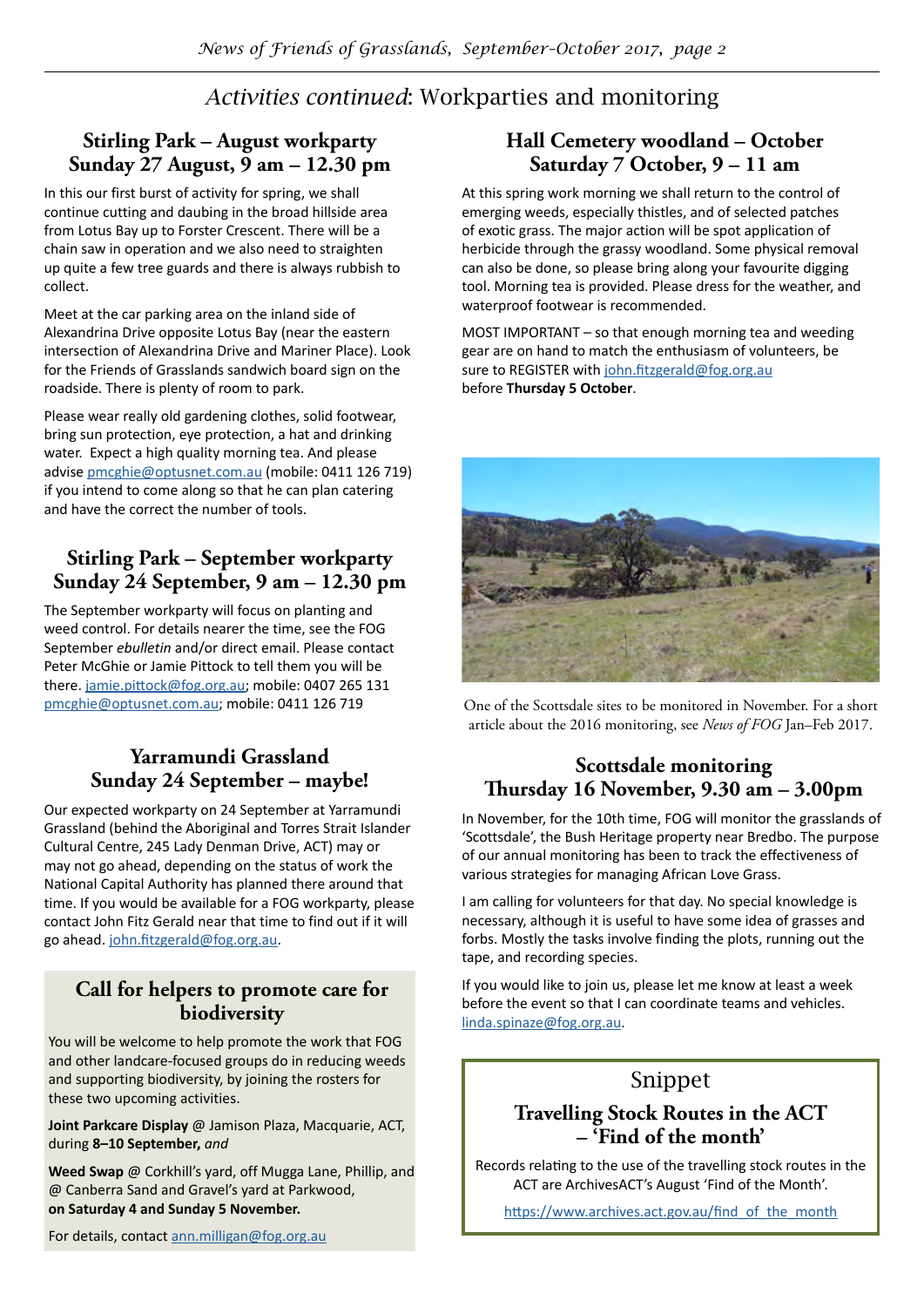# **The 2017 mid-winter FOG afternoon of talks and tea**

*Paul Archer and Andrew Zelnik*

Twenty six FOG members and guests came together at the Mugga Mugga Environmental Education Centre on 15 July to settle in front of the log fire for a very pleasant, informative and entertaining afternoon of 'talks and tea'.

Our first speaker was **Karen Retra** (*photo at right*), an enthusiastic 'neighbourhood naturalist' and self-confessed native bee tragic who travelled from her home in Albury for the occasion. Her passion about Australia's 1600–2000 species of native bee and their important role in pollinating our native plants, including those in grasslands, was both palpable and infectious.

She explained that these insects and plants have co-evolved in a complex relationship involving colour, scent and food (nectar and pollen). You can't protect just the plant, she said, you have to consider the ecosystem as a whole, including the pollinators. Some interesting facts about native bees: they are mostly solitary, vary in size from small to ridiculously small (e.g. the smallest is about 1 mm), usually produce no (or very little) honey, have a 60-day lifespan, 80% of them nest in the ground (some dig to 1.6 m) or in timber, and some have evolved unique evolutionary relationships: e.g an *Amegilla* bee species vibrates (bangs its head) at a resonant frequency of 350 times a second to release *Dianella* pollen (the *Amegilla* genus includes blue-banded bees). Native bees lay their eggs in the nest with a 'patty' of pollen and nectar to sustain the larvae until they emerge in spring and summer.

More information on pollinator insects and how to support them in your garden and elsewhere is available on Karen's website: [karenretra.com.](http://karenretra.com) FOG members are welcome to join Karen's citizen science project (with Dr Manu Saunders of University of New England) observing a single flower in spring or autumn for 10 minutes at a time, to count and report its insect visitors: see [wildpollinatorcount.com.](http://wildpollinatorcount.com)

**Dr Lydia Guja** (*photo at right*) is Seed Conservation Biologist at the Australian National Seed Bank at the Australian National Botanic Gardens (ANBG). In her presentation she eloquently and seamlessly spoke about plant conservation, seed banking and the science behind it, the National Seed Bank, and some grassy ecosystem conservation and research projects she is involved with.

Some interesting facts from Lydia's extensive talk: Seed banking involves storing seed under conditions of low moisture and low temperature. Seed storage life doubles for every 5°C reduction in temperature and is further increased by reducing moisture content. For example, wheat seed stored at 10% relative humidity and  $-20^{\circ}$ C can last for up to 1539 years, compared to a few months in the moist tropics at 76–90% RH and around 30°C. The ANBG's National Seed Bank holds approximately 3700 species and 6750 accessions/collections that range from Christmas Island off northwest WA to Norfolk Island in the east. They partner with 11 other organisations in Australia. The Seed Bank's goal is to collect the seeds of 653 species from Australia's Commonwealth Terrestrial Reserves by 2020 (currently around 23% collected) and the seeds of 1070 flora species of the ACT (currently nearly 80% collected). There are 285 target species for Natural Temperate Grasslands and 350 for Box–Gum Woodlands and other native grasslands.

Lydia stirred the audience with a challenge to identify six grassy ecosystem plants from micro-photographs of their seeds. Members rose to the occasion with little prompting and the plants were quickly identified. Further information on the National Seed Bank is available at: [http://www.anbg.gov.au/gardens/living/](http://www.anbg.gov.au/gardens/living/seedbank) [seedbank](http://www.anbg.gov.au/gardens/living/seedbank)/.

#### **Honorary Life Memberships awarded after Special General Meeting**

Between the presentations, Honorary Life Membership was awarded to **Edwina Barton**, FOG's first convenor\* and the driving force behind its foundation in 1994, and to **Naarilla Hirsch** who joined FOG in 1995 and has been a stalwart contributor and Committee member over much of the time since then, most recently in the pivotal role of FOG Advocacy group coordinator.





#### **Grass seeds can contaminate meat carcases**

*The Land* online recently had an image, now unavailable, of a carcase (on the hook) riddled with spear grass seed – a problem for abattoirs, as well as farmers and sheep. Other grass species' seed also can damage sheep and their skins and carcases. Relevant information online includes [https://www.business.qld.gov.](https://www.business.qld.gov.au/industries/farms-fishing-forestry/agriculture/livestock/animal-welfare/sheep-health/prevention/grass-seeds) [au/industries/farms-fishing-forestry/](https://www.business.qld.gov.au/industries/farms-fishing-forestry/agriculture/livestock/animal-welfare/sheep-health/prevention/grass-seeds) [agriculture/livestock/animal-welfare/](https://www.business.qld.gov.au/industries/farms-fishing-forestry/agriculture/livestock/animal-welfare/sheep-health/prevention/grass-seeds) [sheep-health/prevention/grass-seeds](https://www.business.qld.gov.au/industries/farms-fishing-forestry/agriculture/livestock/animal-welfare/sheep-health/prevention/grass-seeds) ; [https://www.mla.com.au/research](https://www.mla.com.au/research-and-development/Grazing-pasture-management/weed-control/seed-contamination-of-carcases)[and-development/Grazing-pasture](https://www.mla.com.au/research-and-development/Grazing-pasture-management/weed-control/seed-contamination-of-carcases)[management/weed-control/seed](https://www.mla.com.au/research-and-development/Grazing-pasture-management/weed-control/seed-contamination-of-carcases)[contamination-of-carcases](https://www.mla.com.au/research-and-development/Grazing-pasture-management/weed-control/seed-contamination-of-carcases) ; http://centralwest.lls.nsw.gov.au/ data/ [assets/pdf\\_file/0007/567628/native](http://centralwest.lls.nsw.gov.au/__data/assets/pdf_file/0007/567628/native-grasses-guide.pdf)[grasses-guide.pdf](http://centralwest.lls.nsw.gov.au/__data/assets/pdf_file/0007/567628/native-grasses-guide.pdf)

<sup>\*</sup>In 1994 it was the fashion to have a convenor rather than a president.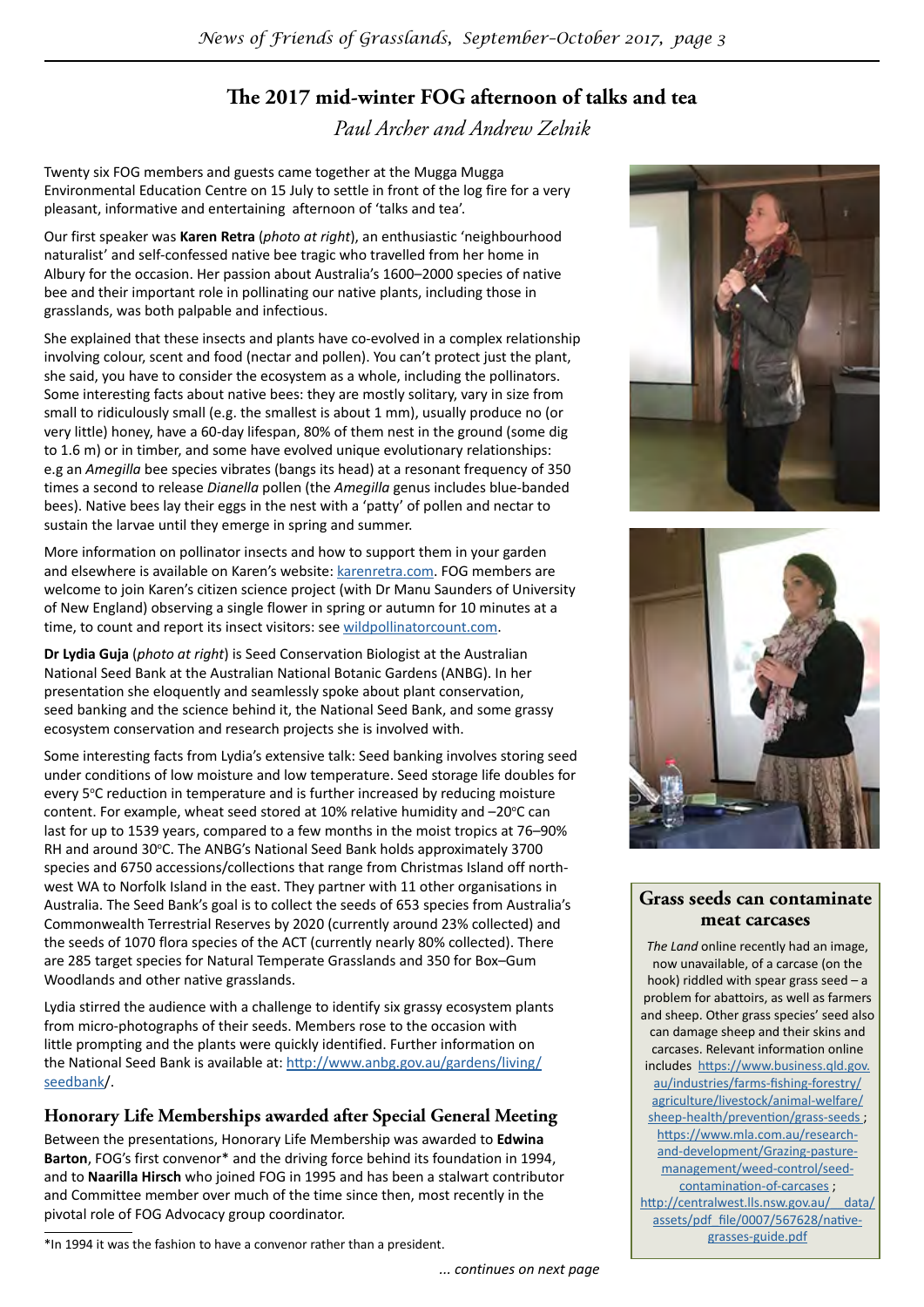# *FOG mid-winter talks & tea, continued*

President Geoff Robertson informed members of the extraordinary contributions that Edwina and Naarilla have made to Friends of Grasslands, to the support of grassy ecosystems, and to biodiversity and conservation more broadly. Both Edwina and Naarilla were present to receive their awards and gave excellent acceptance speeches, a few snippets of which are provided below.

**Edwina** told us there are three key challenges for any community group which she indicated FOG has managed to achieve so far: longevity; relevance; influence. She also gave her perspective as a lobbyist regarding the challenges for biodiversity conservation, again summarising with three take home points:

- Understand the underlying drivers of biodiversity decline, to ensure that effort is directed to where it is needed and will provide the most benefits;
- Identify who the winners and losers are, i.e. the most affected stakeholders;

....

• If you can't find win–wins then find the weaknesses of your opponents. For example, is their science good enough?

**Naarilla** noted that over her many years of FOG advocacy the arguments have changed. Developers now recognise that grassy ecosystem conservation is a factor to be considered, and include mitigation strategies in proposals. The debate has moved on to determining whether or not offsets are working. Naarilla also expressed the view that anyone can contribute to grassland conservation: her knowledge of grasslands has grown over the years from absolutely nothing to sufficient to undertake the advocacy coordinator's role.

As Geoff Robertson said, FOG has been extremely fortunate that these two people have been able to give so much to our group. Without them, FOG would not exist today or would be a very different organisation.



Naarilla (top photo) and Edwina (below) receiving their awards of Honorary Life Membership of FOG from our current president, Geoff Robertson. *Photos:* Paul Archer



### **Welcome to**

**Karen Retra**, of Albury NSW, who has recently joined FOG; and to **Charles Sturt University Green Office, Division of Facilities Management**, which has recently joined as a Corporate Member. And FOG is pleased to welcome **Naarilla Hirsch** and **Edwina Barton** as Honorary members in recognition of their contributions to FOG.

# **Learning about grassy ecosystems at ANU and Yarramundi Grassland**

On Monday 7 August, Assoc. Professor Cris Brack of the ANU took a group of 25 senior undergraduate students to Yarramundi Grassland and invited FOG to join them. These folks are taking Cris's course in Ecosystem Assessment and Management at the Fenner School of Environment and Society.

The group walked the site and discussed a wide range of conservation grassland issues including ecology, threats from development and weeds, and management challenges. Unfortunately, on this early-August day, the only flowers to see were images in the Ginninderra Catchment Group's colourful brochure from 2013, *Species of the Natural Temperate Grassland in the ACT and Region*, for which FOG helped to source photos.

FOG's effort at weed control and grassland-species replanting at Yarramundi were inspected and explained. In the large management unit that was recently burned for biomass control by the National Capital Authority, the students had an excellent chance to understand both the native-grass tussock distribution and the regenerating forb richness in between. They also experienced the highly patchy quality of this part of the Grassland and the consequent management challenge.

Unfortunately the group arrived at Yarramundi about the time that snow started to fall on the Tidbinbilla Ranges so the trip was shortened due to wet and cold, and no photos were taken.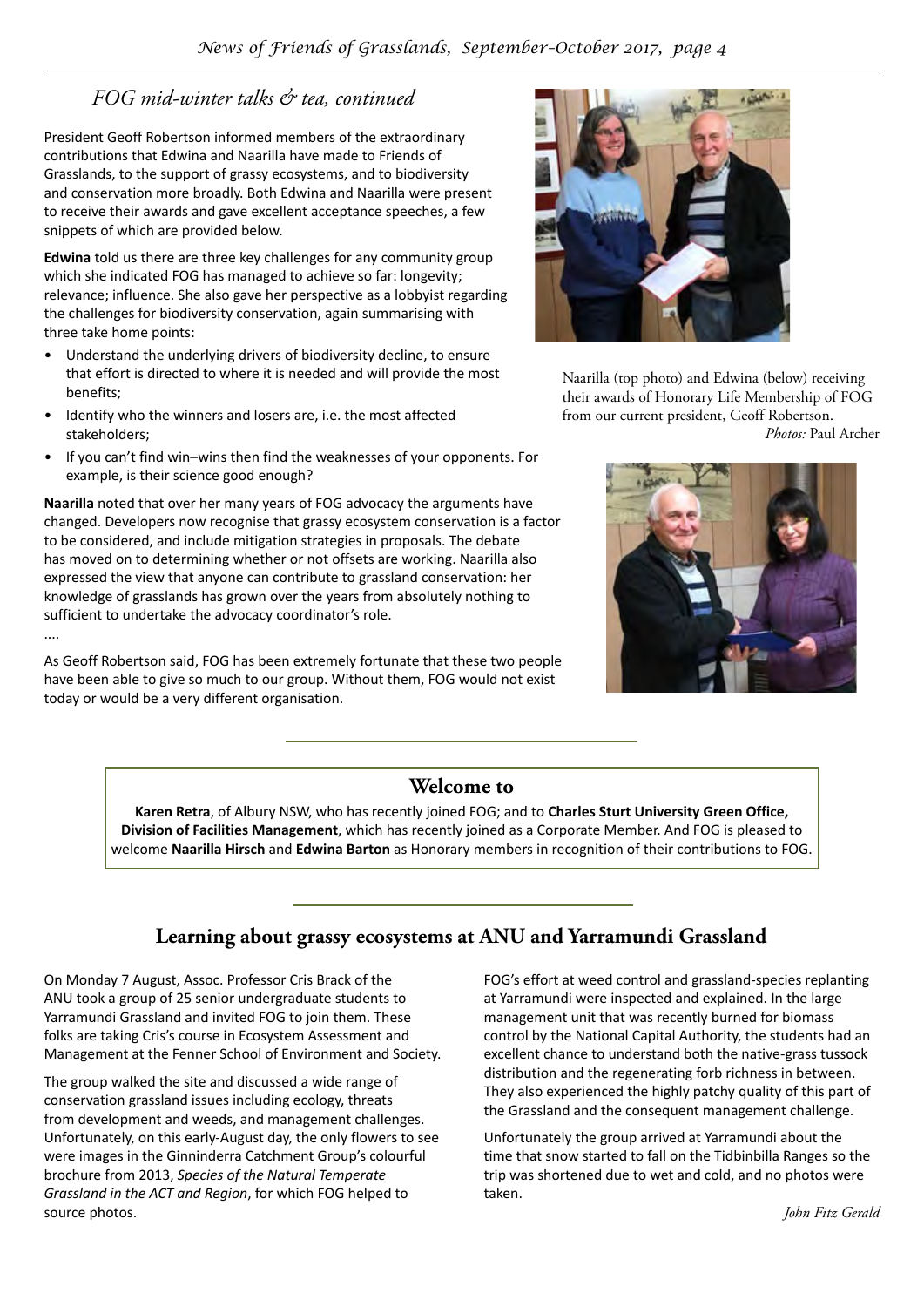# FOG advocacy in July

*Naarilla Hirsch & Sarah Sharp*

**1.** The proposed development of diplomatic missions in Yarralumla will impact on some Golden Sun Moth habitat. In its submission on this EPBC referral, FOG supported the use of Guilfoyle St Grassland as an offset site. FOG also asked for retention of the remaining native trees of Blakely's Red Gum as they offer opportunistic habitat for native birds and have the potential to develop hollows in the future.

**2.** With substantial help from FOG member Rainer Rehwinkel, the advocacy group made a submission to the NSW Government on its review of travelling stock reserves (TSRs). FOG has always been concerned that frequently the most biodiverse and, in some areas the only, remnants of native vegetation are within TSRs and their associated stock routes, as they have not been fertilised, ploughed and only infrequently grazed. Selling or leasing these remnants for farming or other purposes is likely to result in a reduction of their biodiversity values. A number of major concerns were expressed in the submission. One was the need to identify, map and describe all sites that are of high conservation value and to ensure these data are publicly available. Another was the impact of changing grazing and other management regimes on TSRs with high conservation values. TSRs should not be used for grazing leases without appropriate assessment and application of criteria. Management of TSRs with high conservation values should include management that maintains the conservation values of the TSR, and if possible, they should be incorporated into adjoining nature reserves or national parks to facilitate conservation management and protection. In the discussion paper there was insufficient recognition of the non-utilitarian uses of

TSRs (e.g. biodiversity, aesthetics) versus the utilitarian uses (mainly farming), and of the importance of their values to the wider community, including nationally. There also needs to be sufficient funding available to manage high conservation TSRs in such a way that their values are retained. As well as a response to the discussion paper, FOG also provided a response to the questions about the State-wide assessment by putting together details regarding some key TSRs in southeastern NSW.

**3.** The NSW government released, for public comment, four draft Save our Species (SoS) strategies, plus a number of strategies relating to particular species or ecological communities. FOG generally supported these and made some comments about the associated Monitoring, Evaluation and Reporting report. One was that there is a lack of statistics that summarise key indicators for each threatened species and ecosystem, and likewise of suitable statistics on threatening processes. FOG provided some measures that might be useful, particularly in the context of grassy ecosystems. FOG also drew attention to a number of problems with current report forms for most projects. With regard to the strategy for *Themeda* grassland on seacliffs and coastal headlands in the NSW North Coast, Sydney Basin and South East Corner Bioregions, FOG was concerned that the statement emphasises monitoring rather than actions to arrest the decline that is ongoing in those headlands.

The full text of FOG submissions appears on our website.

# Snippets

# **Punk at Stirling Park**

Paul Ratcliffe and I noticed this fungus (see photo) on a tree at a FOG–Fenner working bee at Stirling Park on Saturday 18 March 2017. Paul had it identified (via Canberra Nature Map) as *Laetiporus portentosus*. I did a Google search on it. It has a great common name, 'White Punk'. Below is a bit of information about the species, from the Australian National Botanic Gardens website.

#### *Laetiporus portentosus* **(formerly called** *Piptoporus portentosus***)**

What is probably this species of polypore, was eaten by Aborigines in Tasmania, possibly as an emergency food. In Tasmania, South Australia and Western Australia a fungus, sounding like this one, was used as tinder and to carry fire as it would smoulder all day. In the northern hemisphere also, several polypores have been used as tinder or for carrying fire.

*Andrew Zelnik*



### *Swainsona recta* **video**

FOG committee members recommend you view the delightful and whimsical 6-minute video about the Small Purple Pea *Swainsona recta*, produced for NSW Office of Environment & Heritage (OEH). See: [http://www.environment.nsw.gov.au/news/saving-the-small](http://www.environment.nsw.gov.au/news/saving-the-small-purple-pea-swainsona-recta)[purple-pea-swainsona-recta](http://www.environment.nsw.gov.au/news/saving-the-small-purple-pea-swainsona-recta)

# **Cultural burn for Tarengo Leek Orchid**

An article on the OEH website reports on a cultural burn to protect the Tarengo Leek Orchid *Prasophyllum petilum* south of Queanbyan, NSW. See: [http://www.environment.](http://www.environment.nsw.gov.au/news/cultural-burn-to-help-spark-new-life-for-rare-orchid) [nsw.gov.au/news/cultural-burn-to-help-spark-new-life-for](http://www.environment.nsw.gov.au/news/cultural-burn-to-help-spark-new-life-for-rare-orchid)[rare-orchid](http://www.environment.nsw.gov.au/news/cultural-burn-to-help-spark-new-life-for-rare-orchid)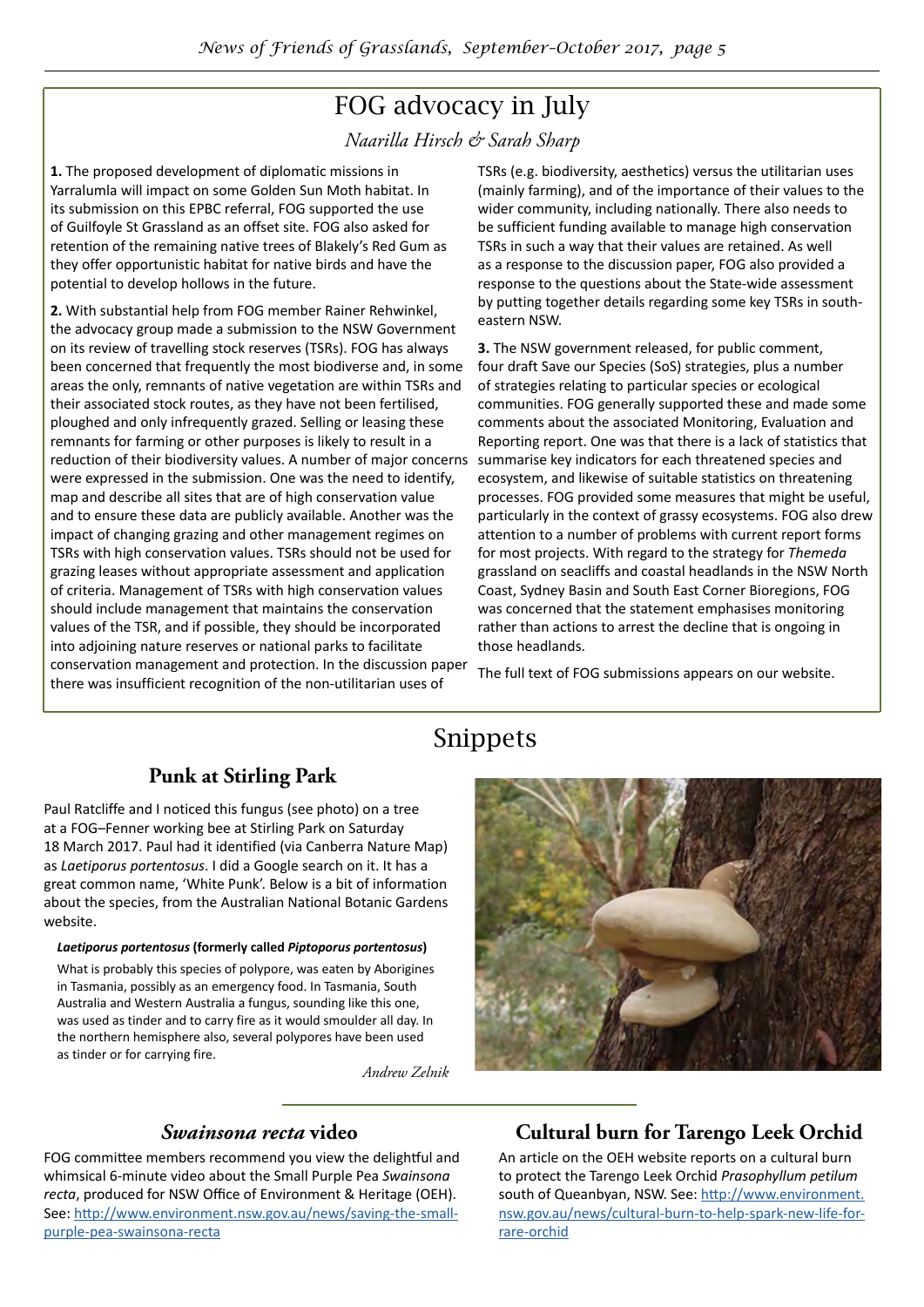# Close-up: *to* a Scrape

*John Fitz Gerald*

For this issue, let's ride on the back of a grassland restoration technique discussed during two FOG trips in recent times: to the 'Scottsdale' property on 22 October last year, and to Kama Nature Reserve on 11 April this year. Please consult back-copies of FOG newsletters (page 13 in the November–December edition 2016, and pages 10–11 in the May–June 2017 edition) for detail.

In brief, the scalping treatment to which Richard Milner introduced us, on the top of the hill at Kama in April, has now been applied. Five separate undulating sites have been scraped to a depth of around 15 cm over a total area of 1.3 ha. The soil removed from three large sites was rich in exotic seeds and nutrients and has been spread thinly alongside (and immediately downhill from) them. Soil was also removed from two small sites and added to the spread at the large sites. These three spoil sites will be planted densely with trees and shrubs over the coming months to suppress weed regrowth.

Greening Australia, as at Scottsdale, was contracted to supply native seed and to spread and compact it on the five Kama scrapes. No cover (such as straw mulch) was applied, so the sites at present are bare earth pending germination. The largest site has been enclosed by a high temporary fence to exclude cattle that will be used to control the expected dense wild oats around that site during spring.

The seed sown is locally sourced seed from native grasses (18 spp) and forbs (32 spp). The photos here are of three of the forb species, imaged using the microscope at the National Seed Bank facility in the Australian Botanic Gardens.

First, the attractive daisy *Rhodanthe anthemoides* (Chamomile Sunray) with its fruit capped by hairy pappus structures (image 1) and dense covering of hairs on the achene (image 2, pappus removed).

Next is the graceful *Linum marginale* (Wild Flax) with its beautiful shiny and patterned seeds (image 3) flattened like those of Linseed. The resemblance is hardly surprising since Linseed is processed from the European Flax plant *Linum usitatissimum*.

The fourth photo (4) is of the small forb *Plantago varia* (Variable Plantain). It has plump seeds domed on one side and flat on the reverse side once attached to the capsule stem (left and right half of image respectively).









Scale bars in the images represent 2 mm in (1) and 0.5 mm in (2, 3 and 4).

*The National Seed Bank is warmly thanked for access to its imaging facility. Richard Milner and Nicki Taws reviewed a draft of this article, and are thanked for providing its facts and figures.*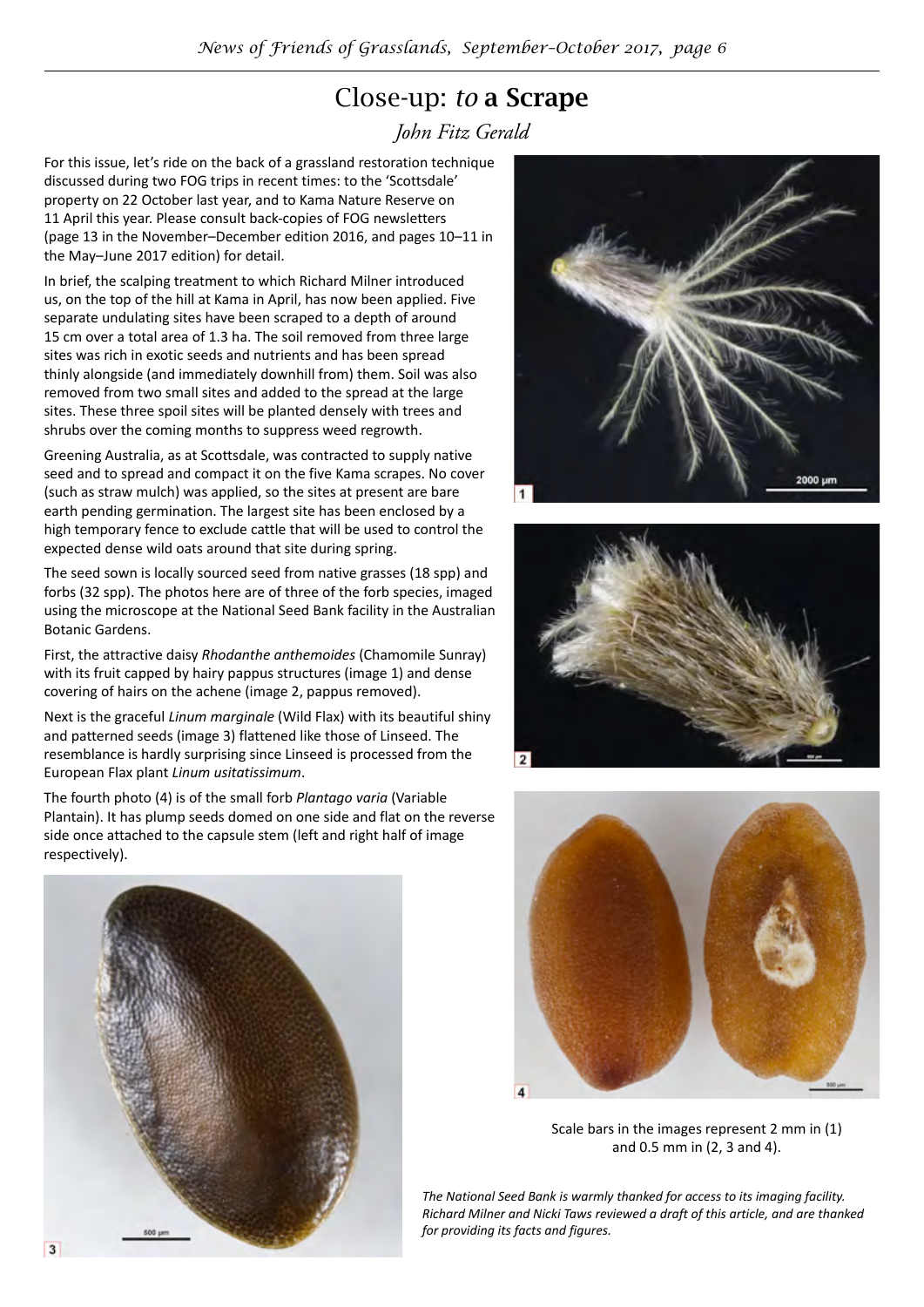# **A year and a half in the life of a Local Land Services (LLS) grant**

*Margaret Ning*

In *News of FOG* of March–April 2016 I reported on the LLS grant FOG had successfully applied for at the end of 2015. The grant was for a project to enhance the habitat of the Monaro Golden Daisy (MGD), a threatened species, at three sites at Cooma NSW.

By January 2016 work had begun on the grant tasks: a handful of FOG members had set up monitoring areas on the grant sites, and conducted the first year's baseline monitoring of target weeds there and of the MGD population. By February 2016 the spray contractor had commenced work on the target weeds (African Love Grass (ALG) and St John's Wort (SJW)) on Old Cooma Common Grassland Reserve (OCCGR) and Cooma Rifle Range (CRR).

#### **Some progress**

At the end of August 2016 we had spent \$11,500 of the planned first year spraying budget of \$12,000. Our original aim was to hit the weeds hard in the first year in order to reduce their numbers in subsequent years, but conditions were not optimal for spraying SJW in the first season, and only 39 hours of SJW spraying was done compared to 59 hours of ALG. The summer of 2016–17 was another bad one, lacking rain when subsequent growth of the SJW would make spraying effective, so between February and April 2017 only \$4300 of a budgeted \$8000 was spent on SJW (21 hours) and ALG (16 hours) on both sites.

We originally envisaged there would be equal amounts of spraying of the SJW and ALG over the course of the grant, but now (July 2017) there is an imbalance with 60 hours on SJW compared with 75 hours on ALG, as well as a shortfall of \$4200 in budgeted expenditure.

Everyone, please 'pray to the rain gods' for a good SJW season later this year! We have \$5000 budgeted for this summer, as well as the unspent \$4200, so some serious catch-up is needed.

In December 2016, for the second year's monitoring, the same handful of FOG volunteers spent a day at OCCGR and CRR repeating the first year's monitoring process. The next monitoring will be in December 2017.



Monaro Golden Daisies close up, just finishing flowering, December 2016.



Andrew Zelnik marks a peg during monitoring, December 2016.



Monaro Golden Daisies just after flowering, December 2016.

#### **Telling people**

Another of our grant commitments was to hold three field days over the three years of the grant, at which we would share the results of our project. We soon realised that the idea of having any results in the first year was totally ambitious, and had not been well thought through. So in the absence of any results Geoff, Ann and I have sought opportunities to at least speak to varied (and relevant!) audiences about the project, sharing what we are trying to achieve, and how.

Geoff and I created a small A2-size poster about the project which enables us to tell the story with illustrations but without a 'slide show' as such. Our audiences have included attendees at workshops (Ian Chivers' Native Grass Workshop in September 2016), field days (LLS Orange Hawkweed field day, February 2017), Cooma Show (March 2017), and Ann briefly outlining the project to a general meeting of the Upper Murrumbidgee Catchment Network (spring 2016). We also tell the story in a few words to the teams from Conservation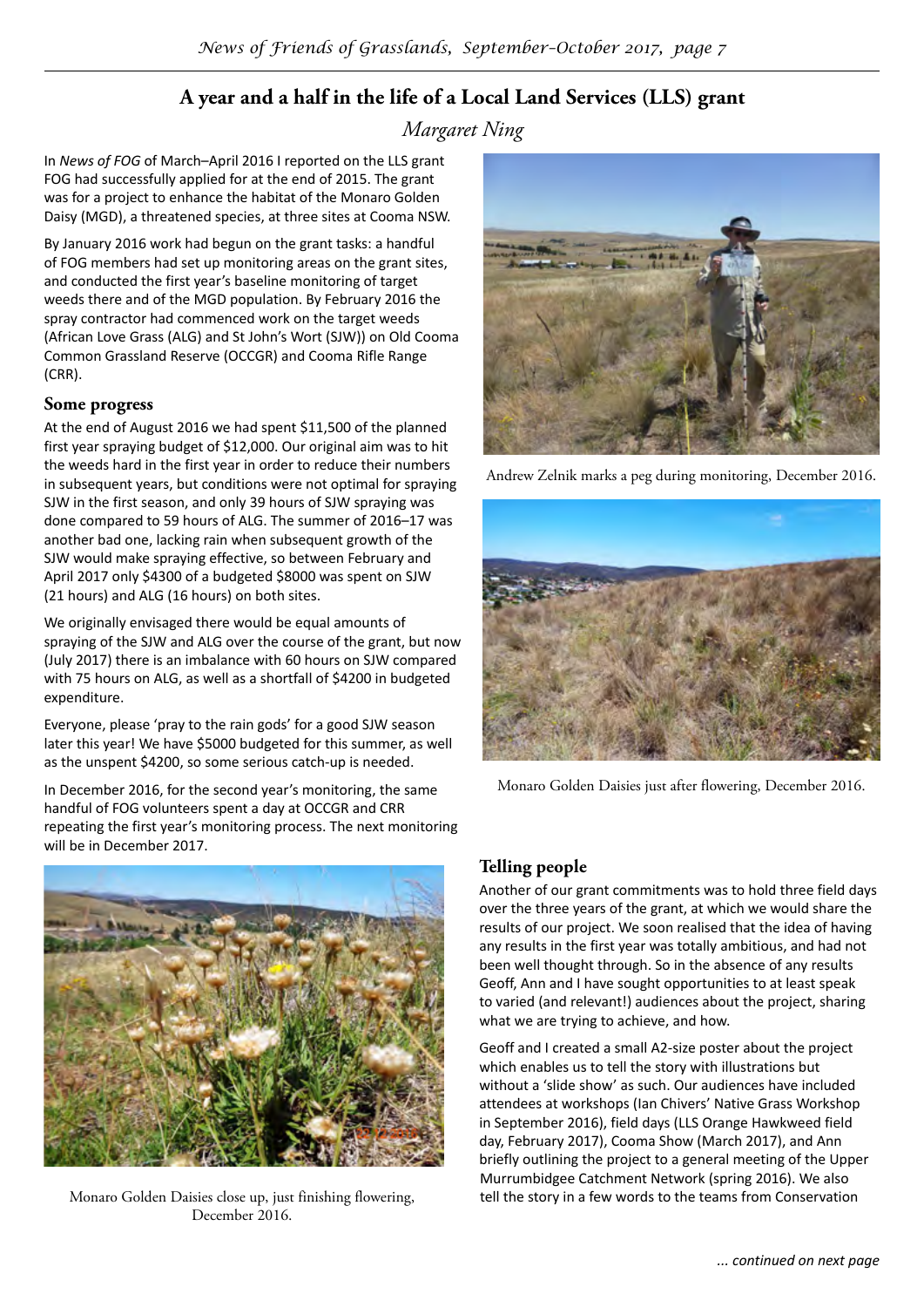# *A year and a half in the life of an LLS grant – continued from page 7*



One photo-monitoring point, in August (above) and October (below) 2016.







Unexpected visitor near one photo-monitoring point mid-slope after several days of rain, August 2016.

Volunteers Australia (CVA) who have been helping, once a month, with handson weed control at the OCCGR since August 2016 (*see adjacent article*).

Another way of communicating information about what we are trying to achieve with our grant is to have articles published in relevant newsletters/ newspapers: viz. *News of FOG* (March–April 2016); Cooma's *Monaro Post* (May 2016); Greening Australia's *Grassy Groundcover Gazette* (December 2016); the *Upper Bidgee Bulletin* (Autumn 2017); and of course this item in the September–October 2017 *News of FOG*.

Our final responsibility regarding the grant is the completion of a progress report twice a year, outlining progress vis a vis the project's milestones. Our 'local' LLS team members have been very helpful with this and have made the process as simple and straightforward as possible.

#### **Non-grant activities on OCCGR**

*Photo monitoring*: Ann and I have set up five photo-monitoring sites on OCCGR, each with three to six 'points' at which we take at least one picture each month when we are there for a CVA visit. Occasionally the weather is very unfriendly, and although it is tempting to simply pop back into the car and hightail it back home we still take as many photos as we can manage (e.g. one per site in thick fog!). It is fascinating to watch the vegetation changes in the course of a year.

*Additional spraying*: Snowy Monaro Regional Council has contributed some additional funding for weed spraying during the last 12 months.

*Illegal dumping*: the Council arranged immediate removal of an illegally dumped (trailer?) load of wooden palings which was within 5 m of one of the small MGD populations (*arrowed, near phone as marker, in photo below left*). Council has mentioned a security camera and padlocks, but nothing has happened yet.

*Bent gate*: Sometime between December 2016 and June 2017 someone has rammed and bent one of the gates on top of Radio Hill, which has been captured by the photo monitoring. (The bent gate, that is, not the ramming!)

*Kangaroo grazing*: the population has grown from zero around 15 years ago, to around 60 currently. We are estimating their numbers whenever possible.

(*Photos by Margaret Ning or Liz Milligan*)

# Snippet

**Understanding and managing Victorian Volcanic Plains**

#### **24–26 October 2017**

Geology, grassland ecology & management, and Indigenous heritage, at Cororooke and surrounding areas,

Day 1: Terrestrial grasslands – identification & management

Day 2: Grassy wetlands – identification & management (including field trip)

Day 3: Aboriginal Cultural Heritage; Legislation & management; Geology & Soils (including field trip)

Costs: \$150 (1 day) – \$400 (3 days). More information: [https://www.greeningaustralia.org.au/events/](https://www.greeningaustralia.org.au/events/understanding-and-managing-the-victorian-volcanic-plains) [understanding-and-managing-the-victorian-volcanic-plains](https://www.greeningaustralia.org.au/events/understanding-and-managing-the-victorian-volcanic-plains)

To express interest or find out more, please email Rod White at Greening Australia [rwhite@greeningaustralia.org.au](mailto:rwhite@greeningaustralia.org.au)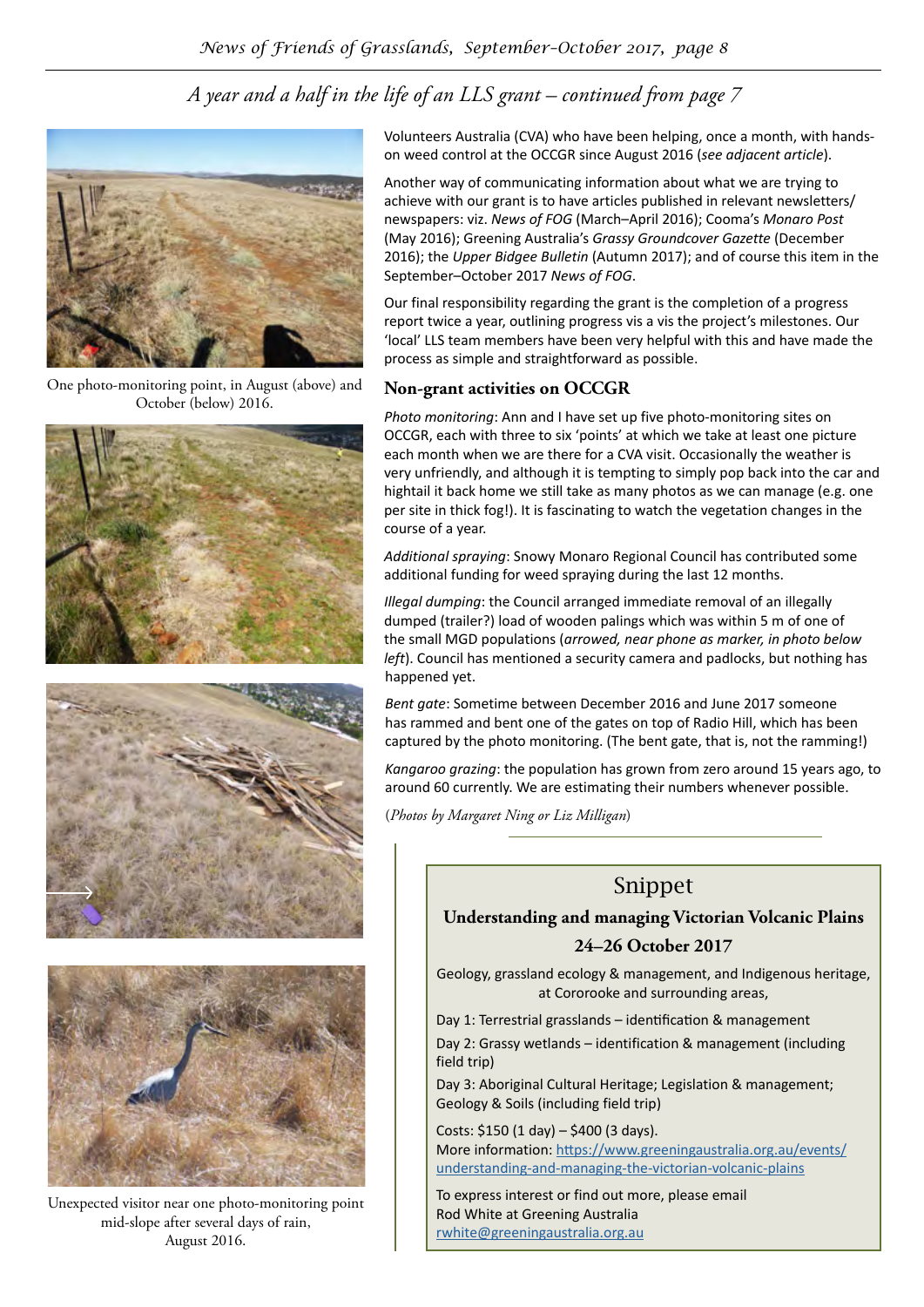### **Friends of Grasslands and Conservation Volunteers Australia – a match made in 'grassland heaven'**



A CVA team preparing to work in the fog on a very cold day, July 2017.



One of the CVA teams at work, October 2016.



Briefing the CVA team when they first arrive, December 2016.

*Photos by Margaret Ning or Liz Milligan.*

### *Margaret Ning*

Once a month, for nine months of the last 12, a team of Conservation Volunteers Australia (CVA) volunteers has visited Old Cooma Common Grassland Reserve (OCCGR). Normally a CVA team charges \$825 per day to work on a site and that covers their transportation and all their equipment. However, some time ago, having some gaps in their schedule, CVA Regional Manager Brian Butler offered FOG some visits by his teams to OCCGR. Because FOG no longer has its own working bees to the Common and because some of us are still involved with the site (managing grant activity and contract spraying there), we thought it was a great idea.

An hour before each CVA visit, Ann Milligan and I drive up to the Common, and survey the site to determine the day's prominent weeds. On the CVA team's arrival at the site, Ann and I welcome them (an average of eight volunteers each visit), thank them in advance for the time they are going to spend on the site, and explain what a grassland is and why OCCGR is so special (*see sample briefing below*). We then show the team the weeds that are obvious that day, such as *Verbascum thapsus*, Vipers Bugloss, Wild Sage, Tragopogon, …, and limit the team's activity to those specific species. These invaders are unsightly and are the sorts of grassland weeds that in time become just as much a danger as the noxious weeds. Targets for the future could include Cinquefoil, *Crepis capillaris*, Onion Weed … it's a game of prioritisation.

The CVA volunteers then spend the day at their own pace either chipping out or cutting and daubing or cutting and bagging these weeds. Keeping the targets simple and easy to identify helps this remain a very productive relationship.

CVA engages a wide variety of volunteers to make up their teams, and a variety of demographics participates; we hope these volunteers go away with raised awareness of the value of weed control in grasslands as a whole, and of FOG's mission at OCCGR. For our part, we see the CVA visits as being as crucial to the cleaning up of the high conservation areas as any other contributions are.

A very exciting development out of this relationship between FOG and CVA so far has been having the CVA team on the spot to remove the seed heads of sprayed St John's Wort (SJW) plants about a month after the spraying has occurred. This reinforces the impacts the spraying has achieved, truly 'value-adding' to its effectiveness. Spraying generally occurs when SJW is flowering and it is therefore inevitable that some seeds will still be viable after spraying (*see John Fitz Gerald's article in News of FOG July-August 2017, page 6*). In my opinion, the CVA team's timely cutting and bagging of SJW seed heads at OCCGR has been crucial to reducing the SJW infestation.

I view the CVA input as a very exciting adjunct to what was originally envisaged as weed control through the LLS grant activities and processes. To thank CVA for these visits, the FOG small projects team has recently made a grant payment of \$825 to them as a contribution. In addition, CVA is applying for environmental grants to conduct the sort of 'value adding' with SJW that they have been doing at OCCGR.

I would like to add **a special thank you to the CVA teams** that have visited OCCGR in the last year, often in very challenging weather conditions.

#### **Sample briefing to CVA teams**

*Thank you for coming here today. Welcome to our grassland site. Grasslands are threatened ecosystems all around the world (e.g. Asian steppes, North American prairies, African savanna, Argentine pampas) as well as in Australia. The grassland here is Natural Temperate Grassland, and like others around the world it is naturally free of trees. Having no trees makes it look accessible and easy to farm – which is why there are few natural grasslands left now.*

*This site and two others nearby (WAVE IN DIRECTION of CRR and Crown Lands site) have been reserved from urban development or farming. These sites have two threatened plant species: the (pretty yellow) Monaro Golden Daisy (SHOW POSTER) and the Hoary Sunray.*  *Today this grassland is also being invaded by many weed species, some of which we get sprayed. Today we are asking you to look for and remove these (SHOW target weeds for the day, and possibly also point out litter).*

*Here is an MGD plant, so this is what your work is protecting (SHOW NEAREST MGD PLANT). And here is an important native grass that you will also see elsewhere in your work with CVA protecting our native ecosystems from invasive species like this (SHOW KANGAROO GRASS FLOWER HEAD, AND CONTRAST IT TO ALG FLOWER HEAD).* 

[End of talk. We then go and do our photo monitoring at five sites around the Common, and also attempt to evaluate the CVA team's efforts of the previous month or so.]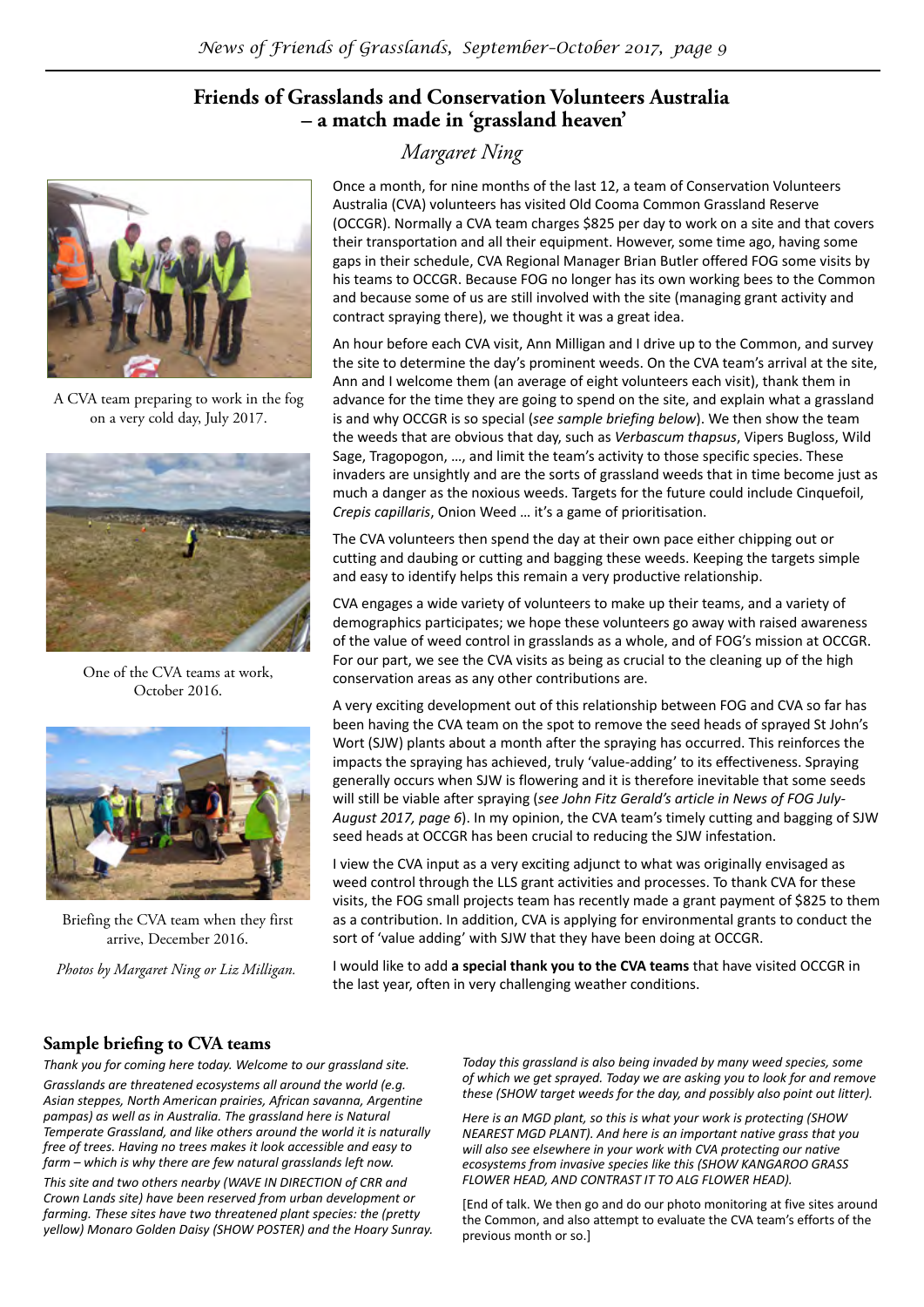# More snippets

# **Importance of small urban grassland reserves**

John Morgan and coauthors have published a new paper on small urban grassland reserves for conserving plants. He says the project, funded by the Myer Foundation, asked whether 'big' reserves are inherently better than 'small' reserves, using Melbourne's urban native grasslands as a case study. They found:

(1) 87% of all native plant species were found in small reserves smaller than 10 ha in size,

(2) more small reserves contained a greater number of species than few large reserves of comparable area, but

(3) large reserves harboured more uncommon species than smaller reserves.

The findings have several important implications for conservation planning and design, highlighting that both small and large reserves can help to conserve native plant species in urban areas.

Kendal D., Zeeman B.J., Ikin K., Lunt I.D., McDonnell M.J., Farrar A., Pearce L.M., Morgan J.W. (2017) The importance of small urban reserves for plant conservation. *Biological Conservation* **213**(A), 146–153.

[https://doi.org/10.1016/j.biocon.2017.07.007](https://doi.org/10.1016/j.biocon.2017.07.007 )

### **Walk the Border, ACT – a watershed walk Saturday 7 – Saturday 28 October**

The ACT border is 306 km long and passes through several ACT ecosystems – some that are nationally threatened and some that have been severely modified since European settlement. A walk along the entire border is planned as a fund-raising event to support the Conservation Council ACT Region, led by the council's president Rod Griffiths. It will start at Hall at 12 noon 7 October, and proceed clockwise.

FOG members may like to be among those who walk with Rod along some sections of the border. The stretch from the Murrumbidgee River heading north-east to Hall should be particularly interesting. It crosses grassy ecosystems including Ginninderry, Dunlop, areas near Hall Cemetery, Hall Travelling Stock Reserve and Hall Common.

The route will include some of the ACT's roughest and most beautiful country, the source of the ACT's water supply. Other stages are easy and accessible, so people with a range of abilities can take part.

Find out more via [https://conservationcouncil.](https://conservationcouncil.org.au/civicrm/?page=CiviCRM&q=civicrm/event/register&id=85&reset=1) [org.au/civicrm/?page=CiviCRM&q=civicrm/event/](https://conservationcouncil.org.au/civicrm/?page=CiviCRM&q=civicrm/event/register&id=85&reset=1) [register&id=85&reset=1](https://conservationcouncil.org.au/civicrm/?page=CiviCRM&q=civicrm/event/register&id=85&reset=1).

### **Of interest at the Australian National Botanic Gardens and Black Mountain**

**'Exposed': 2017 Annual Photographic exhibition,** Visitors Centre gallery. Thursday 5 October – Sunday 22 October**.**

**Wattle Walk on Black Mountain, ACT,** Friday 15 September 9.30–11.30 am Plant ecologist Michael Doherty will show how to identify common Acacias including *A. dealbata* and *A. buxifolia*, and explain how Acacias cope with fire and drought. Mostly gentle slopes with some steeper sections. Bring your own water and snacks, and a gold coin donation. Meet at the gate on Belconnen Way near the GDE. To register, email [friendsofoblackmountain@gmail.com](mailto:friendsofoblackmountain@gmail.com) or phone Linda (0437 298 711) or Joy (0427 542 298).

> **Botanical Bookshop sale** Friday 1 September 9.30 – 4.30.



Carpet of Fuzzy New Holland Daisy *Vittadinia cuneata,* with Nardoo *Marsilea* sp. patch, south of Bewleys Road, relevant to this October's visit to northern grassy ecosystems (see p. 1). *Photo*: Andrew Zelnik.

# **EIANZ Threatened Species Recovery forum, 4 October 9 am – 4 pm**

A one-day forum in collaboration with the National Environmental Science Programme Threatened Species Recovery Hub. Presentations will discuss the latest information, data, techniques and analysis helping species recovery. Among the 16 species to be discussed are frogs and reptiles including Grassland Earless Dragon, Striped Legless Lizard and Pink-tailed Worm-lizard, birds including White-winged Triller and Brown Tree-creeper, three fish, two mammals, and the Tumut Grevillea *Grevillea wilkinsonii*.

University House, The Australian National University, 1 Balmain Cres, Acton ACT 2601. Contact: 03 8593 4140 or [office@eianz.org](mailto:office@eianz.org)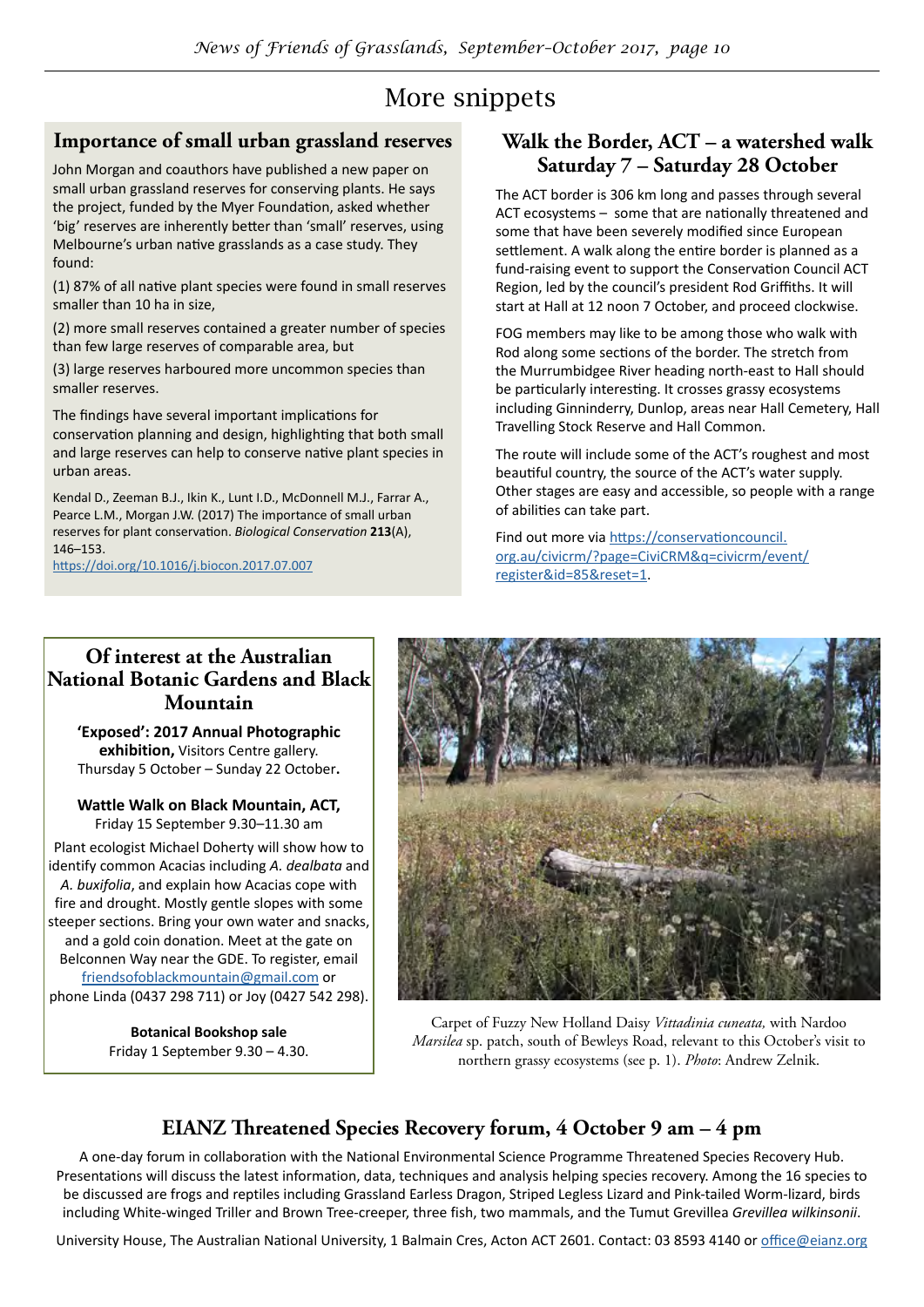# **The Purple-winged Mantis –** *Tenodera australasiae* **– a false prophet** *by Michael Bedingfield*

The word mantis comes from the Greek and the literal meaning is 'prophet'. The names mantis, mantid and praying mantis are used interchangeably. If you see a mantis perched somewhere with forelegs folded in salutation, it is not praying for divine inspiration nor for world peace. It is praying for its next meal. And if some hapless insect comes close enough, the mantis will strike quickly and grasp the visitor in its strong forelegs. A mantis has sharp spines along the gripping sides of its front legs, which are a major weapon. The spines pierce the body of the victim, making escape very difficult and causing serious injury. The mantis then begins to eat its capture while it is still alive.

The Purple-winged Mantis feeds mostly on insects, but it is a large creature itself, with the female being up to 10 cm long, and will also eat small frogs and reptiles. The male is smaller but is also a talented predator. When hunting, these animals will perch on shrubs or other vegetation, standing erect with forelegs raised in



anticipation. They will wait motionless for a victim to come close enough to strike or may move slowly and delicately in its direction. They may also hang from the foliage by their back legs, waiting for an insect to come within striking range.

Our subjects are known as *Tenodera australasiae*. They are slow moving and although capable flyers they are reluctant to do so and fly short distances. Their colours are variable, being mostly green or brown. These colours help with camouflage among the vegetation they



inhabit. The wings are shades of purple to brown with pale green edges but are normally folded and tucked away. The upper part of the abdomen under the wings is purple. They have a triangular shaped head and a long and narrow body. They have two large compound eyes and three small simple eyes, called ocelli, on the top of the head. This gives them good vision and an almost 360°range which is valuable for a hunter.

The drawing I have provided is a simplistic one of no particular species but shows a mantis in a typical ambush posture. The photo is of a mating couple of the Purple-winged Mantis. It requires careful examination because the two insects are well camouflaged among the grasses and other plants. The smaller male is harder to recognise because his upper body is missing. The female has eaten his head and front legs. For the amorous male mantis this is a common event. The male doesn't die immediately and the copulation process continues. When it is finished the female will eat the rest of the male and thus provide valuable nourishment for the fertilised eggs. The males are aware of the risk and approach a female with great caution. Fortunately, not all of them become a meal for their spouse and the more careful ones are able to live another day.

When the eggs are mature the female lays them on the branch of a plant. While doing so she exudes a liquid that she stirs into foam with her body movements. This creates a protective covering for her eggs that sets hard into a bag-shaped pouch about 25 mm long and 15 mm in diameter (see photo insert). The egg case is called an ootheca and remains attached to the plant for the cold months while the eggs are dormant. These egg cases are a common sight locally, attached to a plant stem, 30 cm to a metre or so above ground level. The young hatch in spring and the life cycle begins again. The young are able to hunt even when very small and grow by a succession of moults.

The Purple-winged Mantis is endemic to Australia and occurs in all states in a variety of ecosystems. It can be found in local grassy habitats. While it is not a true prophet, its lifecycle and survival strategy are extraordinary. It may not be able to see into the future, but with its large prominent eyes and excellent vision, if you see one when exploring, it has most likely seen you first!

#### **References**

Zborowski, Paul (2002) *Green Guide to Insects of Australia*. New Holland. [http://www.ozanimals.com/Insect/Purple-winged-Mantis/Tenodera/](http://www.ozanimals.com/Insect/Purple-winged-Mantis/Tenodera/australasiae.html )

[australasiae.html](http://www.ozanimals.com/Insect/Purple-winged-Mantis/Tenodera/australasiae.html )

- <http://www.ento.csiro.au/education/insects/mantodea.html> [https://bie.ala.org.au/species/urn:lsid:biodiversity.org.au:afd.taxon:9b39e4cd-](https://bie.ala.org.au/species/urn:lsid:biodiversity.org.au:afd.taxon:9b39e4cd-8018-49c5-b278-4f31814dab3b)[8018-49c5-b278-4f31814dab3b](https://bie.ala.org.au/species/urn:lsid:biodiversity.org.au:afd.taxon:9b39e4cd-8018-49c5-b278-4f31814dab3b)
- <https://www.youtube.com/watch?v=SNsH-Gr0f5c>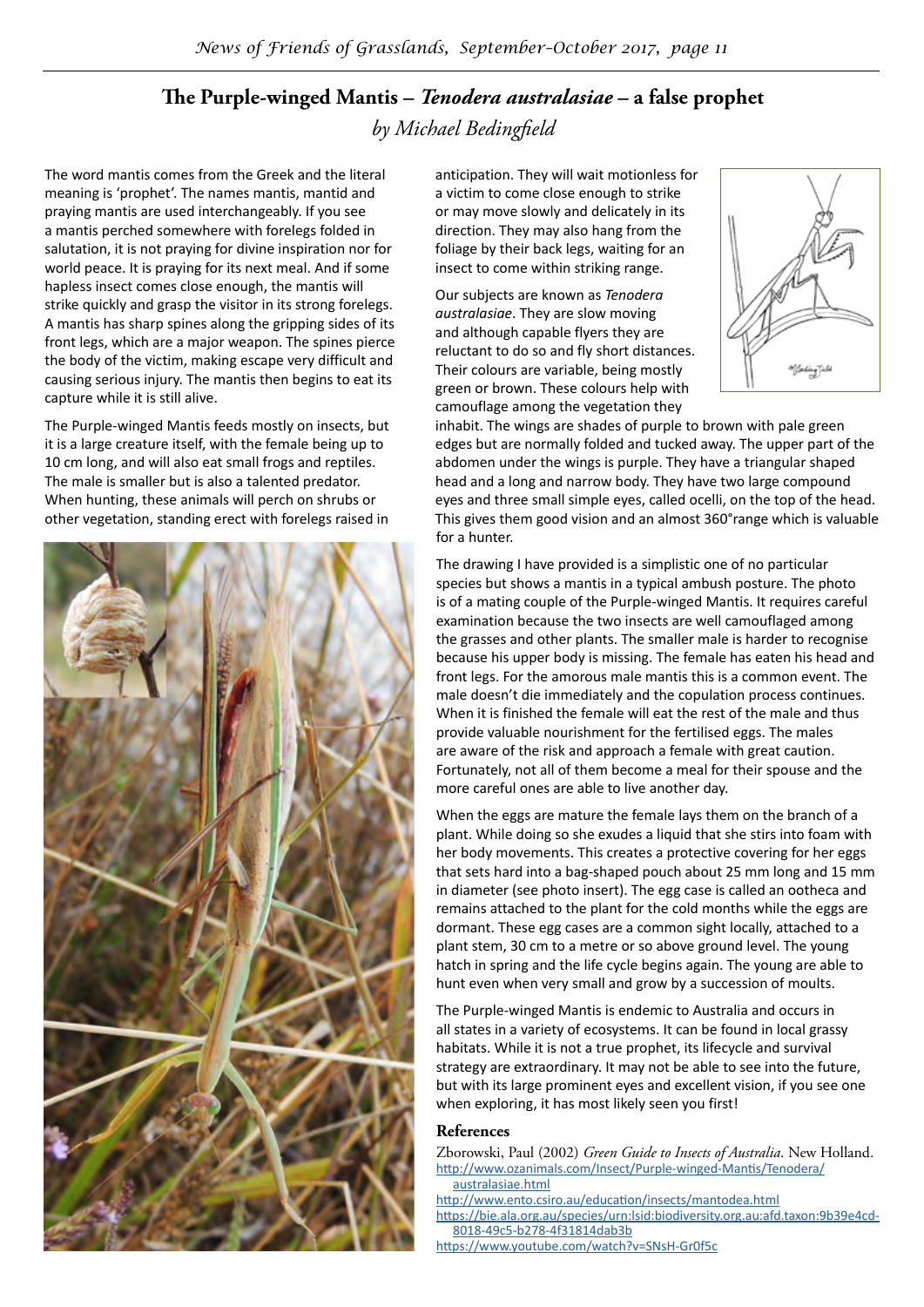# **Something about Mary** *Themeda***!**

*by Paul Gibson-Roy*

Reprinted from Greening Australia's *Grassy Groundcover Gazette*, December 2016, with permission*\**

Many of the readers of the *Grassy Gazette* will have used, or thought about using Kangaroo Grass (*Themeda triandra*) for propagation or in restoration. It's seen by most people in the sector as the fundamental ingredient in grassland and grassy woodland restoration. *Not* using it is viewed as almost a punishable offence. Yet those who have dealt with this iconic species will most likely be aware that it has its frustrating quirks which often result in varied outcomes – whether that be in a germination cabinet, a nursery tray, or as seedlings emerging in the field. There is 'something about *Themeda*' that makes using it less straight forward than initially thought.

Over the years I've done many germination tests of *Themeda* seed lots. Rarely have I got very high germination rates (i.e. >80% over 28 days), even under what I considered to be optimal conditions. I remember testing back in 2003 showing a germination percentage of 25% which seemed a relatively modest figure. However, further viability testing (using tetrazolium) showed that same batch was 69% viable. So only 1/3 of the viable seed was germinable under those test conditions, while 2/3 remained dormant. This sort of result was typical for many of the subsequent tests I've done on *Themeda* batches over the years. I've spoken to many others who have had similar outcomes. Recently Professor Wal Whaley (from the University of New England) reminded me of work done by Richard Groves and Brian Sindel of CSIRO. They found that seed from different populations of Kangaroo Grass displayed different degrees of dormancy. In fact these two then selected seed from plants that displayed low dormancy (high germination) to develop a strain that produced readily germinable seed. This is not something that I look to do in our restoration work, but it highlights one of the reasons why we might see variation in dormancy across different *Themeda* batches.

I was considering another angle recently: the harvested product. Most would know that the quality of harvested seed can be influenced by many factors including the maternal conditions under which the seed was produced, the timing of harvest, the method of harvest, and handling and storage of seed. Despite these many factors, people often (me among them) are tempted to think that when lined up side to side, one wool pack of *Themeda* is of equal 'quality' to the next. This is especially so when it may have been harvested from the same or nearby paddocks. However, closer examination through purity testing can show that the seed, chaff and weed characteristics from one bale to another can (and do) alter – sometimes dramatically.

These thoughts converged in my head recently as I looked over a restoration we'd sown the year earlier. Across much was a relatively even cover of *Themeda*. However, there were also bare or less evenly covered areas. I mused, was this due to some variation in dormancy of the seed used or was it a result of variation in the amount of seed contained in the sowing mix (i.e. one *Themeda* bale was not equal in seed content to the next), or perhaps a bit of both? I should note that across the whole site, *Themeda* had established at an average of 8 plants per square metre, which I thought a passable score after a relatively short period.



Restored *Themeda* at Dave Franklin's property, Chatsworth Vic. This took two years to develop to this stage.



Is one bale of *Themeda* equal to the next? How much does the seed and chaff content vary?



While plant emergence across the site was generally consistent, there were some barer patches.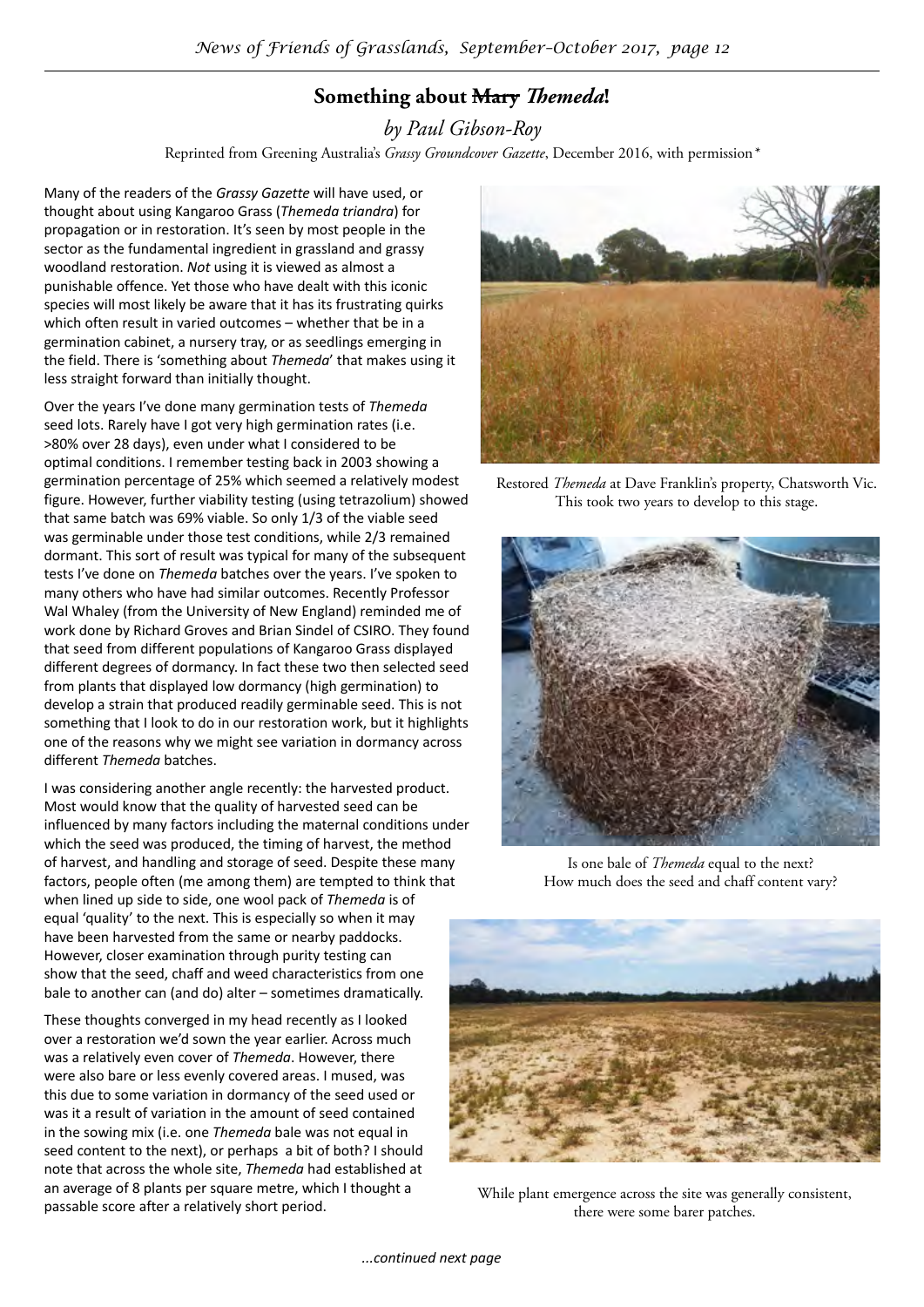# *Something about Mary Themeda! continued from page 12*

The 'harvest/seeding-quality angle' prompted me to spend much more time and effort early this year processing each *Themeda* bale in preparation for seeding this past spring. We have built a 'seed tumbler' which I've spoken about in an earlier *Grassy Gazette* edition. The tumbler has proved very effective at separating seed from the other stem and chaff (and also much weed seed) that is harvested by mechanical brush harvesters. This means for each bale, whatever the amount of seed that is present, this is separated from the rest of the material. The net result is that across 50 bales of harvested material you get a consistent amount of seed, say 300–400 kg with some of the associated fruit structures, but little to no chaff. This is a much more consistent product to use in a seed mix (and a known amount per unit area seeded).

What do I now hope to gain from all this extra time and effort? This year when we did our seeding I was much more confident of the actual amount of *Themeda* that was being used and that this seed was being delivered more consistently across each restoration. There may still be variation in the emergence of plants due to dormancy, lack of moisture, seed predation, compaction, etc. However, I think by processing the large batches of *Themeda* to a much purer product, we have helped to lessen these many 'factors' by one. Will they be 'less patchy'? Will we get more plants on average per unit area? I guess I'll see this time next year.

There is something about *Themeda*, be that a dense stand of remnant, or restored vegetation. It's an appealing species yes – but one that has its frustrating quirks. We seem to be constantly trying to refine the way we harvest, process, store and sow this species, all to achieve more predictable outcomes. Maybe that's a folly. Perhaps it's a species that wants to remain unpredictable: frustrating yes, but perhaps also part of its charm.



The seed tumbler used to more effectively separate seed and chaff



Processed *Themeda* minus most of the chaff bulk.

\*This article has also been reprinted in *eGrass Notes* no.44, Autumn 2017, newsletter of the Native Grass Resources Group (NGRG).

# **Grassland blooms in the Upper Torrens**

#### *by Ellen Bennett, NGRG member* (reprinted with permission)

Picture a grassland in early autumn – a sea of *Vittadinia* and wallaby grass fuzz. Standing taller than the fuzz are fresh grass heads – the silvery spikes of blue grass and cotton grass and the burgundy spokes of windmill grass. Shorter than the fuzz are eye-catching tufts of silvery blue-green set against darker greens. And when you look closer again, there are scattered lemon-yellow beauty heads, pink convolvulus and the occasional glowing heads of clustered everlastings. This was a vista to move Andrew Fairney to tears.

As Project Officer for the Grassy Groundcover Restoration Project in the Upper Torrens Catchment (South Australia), Andrew had sown the site 7 months earlier with a mix of 31 species of grasses and forbs. The day after, 75 mm of rain had fallen. The owners of the property had confidently predicted that, as Andrew himself thought, all the seed would be washed down to Adelaide!

This stunning result is the outcome of 5 years' experience in developing practices to increase the species richness of the groundcover layer in revegetation works in the catchment. Andrew has been able to identify 20 species out of the 31 sown and expects to find more as the plants mature to flowering next spring. Certainly, it would be interesting to see it next spring, as well as in autumn, when the C4 grasses have put on some bulk. On-going management for this site is still under discussion with the owners, but will involve crash grazing with sheep in a year or two.

The NGRG has been a partner with a number of other groups in this Australian Government's Caring for Country, Biodiversity Fund project. As well as financial, NGRG's support has been through untold hours of in-kind contributions on the part of a number of people. Although this project draws to a close at the end of June this year, the work will continue as Seeding Natives Incorporated, a not-for-profit organisation focused on working with land owners and managers to continue native grassland restoration. For Bob Myers, the local mover and shaker, it is a dream coming true.

Andrew can be contacted at [andrew@seedingnatives.org.a](mailto:andrew@seedingnatives.org.a)u or on mobile 0477 307 577.